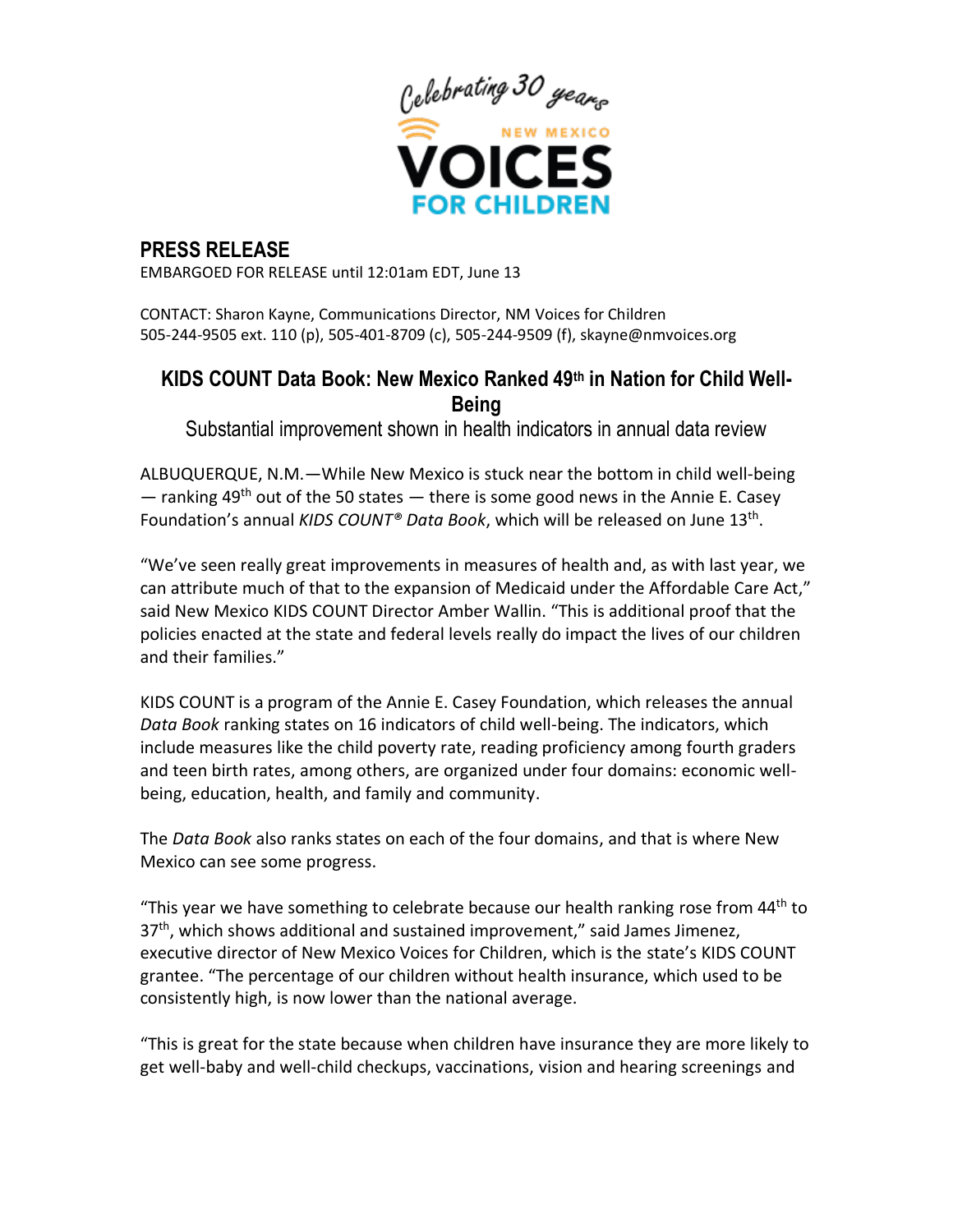other preventive care that helps ensure healthy development and helps them do their best in school," he added.

In economic well-being, New Mexico saw a very small decrease in child poverty (from 30 percent in last year's *Data Book* to 29 percent this year), which bumped the state up from a rank of 50<sup>th</sup> to 49<sup>th</sup> in that indicator. The state saw improvements in a few other indicators relating to economic security, but remained behind most of the nation due to its sluggish economy. For example, while the percentage of children living in families burdened by spending more than 30 percent of their income on housing remained at 31 percent from the previous year, the ranking dropped from  $20<sup>th</sup>$  to  $27<sup>th</sup>$  because other states improved.

"Despite the progress in children's health, New Mexico still has a very long way to go before we can say we're making the best, most strategic investments in our children," said Wallin. "This is our future workforce, so the investments we make today will pay off for everyone in the long-run.

"Conversely, our unwillingness to make these investments will have negative impacts for years to come," she added, "because preventing problems — whether it's child abuse, hunger, poor school outcomes or births to teens who are unprepared for the responsibility of parenting — is always more effective and less expensive than remediating them in the future."

### **Release Information**

The *2017 KIDS COUNT Data Book* will be available June 13 at 12:01 a.m. EDT at [www.aecf.org.](http://www.aecf.org/) Additional information is available at [www.aecf.org/databook,](http://databook.kidscount.org/) which also contains the most recent national, state and local data on hundreds of indicators of child well-being. Journalists interested in creating maps, graphs and rankings in stories about the *Data Book* can use the KIDS COUNT Data Center at [datacenter.kidscount.org.](http://datacenter.kidscount.org/)

#### **About New Mexico Voices for Children**



KIDS COUNT is a program of New Mexico Voices for Children and is made possible by grants from the Annie E. Casey Foundation. New Mexico Voices for Children is a nonpartisan, nonprofit organization advocating for policies to improve the health and well-being of New Mexico's children, families and communities. 625 Silver Ave. SW, Suite 195, Albuquerque, NM 87102; 505-244-9505 (p); [www.nmvoices.org](http://www.nmvoices.org/)

### **About the Annie E. Casey Foundation**

The Annie E. Casey Foundation creates a brighter future for the nation's children by developing solutions to strengthen families, build paths to economic opportunity and transform struggling communities into safer and healthier places to live, work and grow. For more information, visit www.aecf.org. KIDS COUNT is a registered trademark of the Annie E. Casey Foundation.